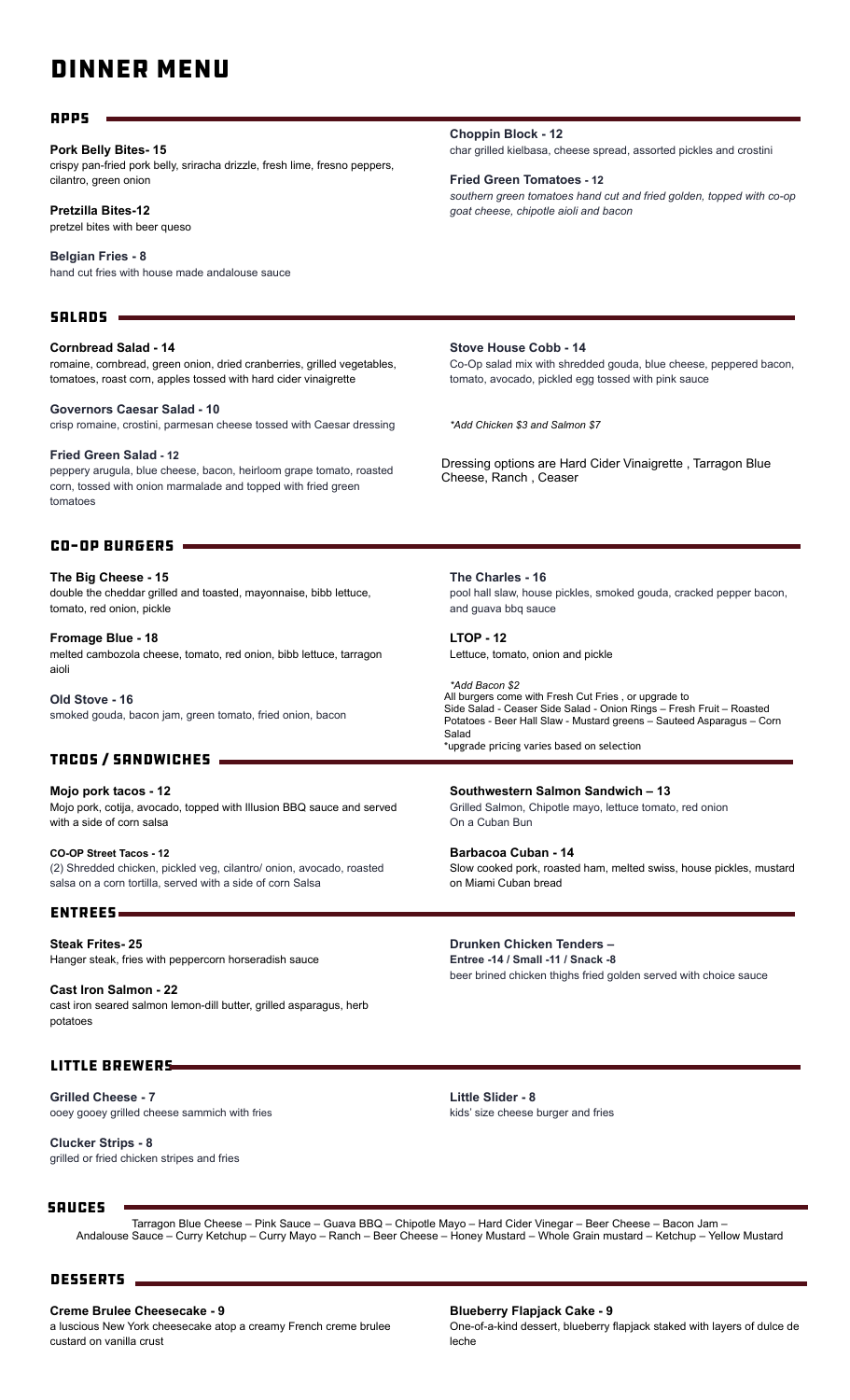## LUNCH MENU

## BURGERS

4oz versions of our soon to be classic burgers, Perfect for lunch ! \*Served with our Fresh Cut Fries

THE BIG CHEESE - 12 double the cheddar grilled and toasted, mayonnaise, bibb lettuce, tomato, red onion, pickle

Fromage Blue - 15 melted cambozola cheese, tomato, red onion, bibb lettuce, tarragon aioli

 $QLD$  stove  $-13$ smoked gouda, bacon jam, green tomato, fried onion, bacon

THE CHARLES  $-13$ pool hall slaw, house pickles, smoked

## SANDWICHES -

#### Southwestern Salmon Sandwich – 13

Grilled Salmon, Chipotle mayo, lettuce tomato, red onion On a Cuban Bun

#### REUBEN – 13

Corned Beef, House dressing, sour kraut on a perfectly toasted **MARBLE RYE** 

#### Portobello – 13

Grilled portobello, roasted bell pepper ,peppercorn horse radish sauce , lettuce and topped with goat cheese On a Cuban roll

## Entrees

Chicken Tenders – Entree -14 / Small -11 chicken fried golden served with choice sauce

#### BEEF CARBONNADE - 16

A sweet and savory collection of beef, bacon and caramelized onions served over Belgian fries

## $TACOS =$

#### Beef barbacoa - 12

(2) fresh braised beef, tomatillo salsa , avocado cream sauce with pickled red onions, cilantro/ onion, on a corn tortilla, served with a side of corn Salsa

CO-OP Street Tacos - 12

(2) Shredded chicken, pickled veg, cilantro/ onion, avocado, roasted salsa on a corn tortilla, served with a side of corn Salsa

### $SALBDS$   $-$

#### Governors Caesar Salad - 10

crisp romaine, crostini, parmesan cheese tossed with Caesar dressing

 $H$ ouse Salad - 11 spring mix with smoked gouda, heirloom tomatoes and topped with peppered bacon \*choice of dressing

\*Dressing options are Hard Cider Vinaigrette , Tarragon Blue Cheese, Ranch , Ceaser

## **DESSERT**

#### Creme Brulee Cheesecake - 9

a luscious New York cheesecake atop a creamy French creme brulee custard on vanilla crust

#### Blueberry Flapjack Cake - 9

One-of-a-kind dessert, blueberry flapjack staked with layers of dulce de leche